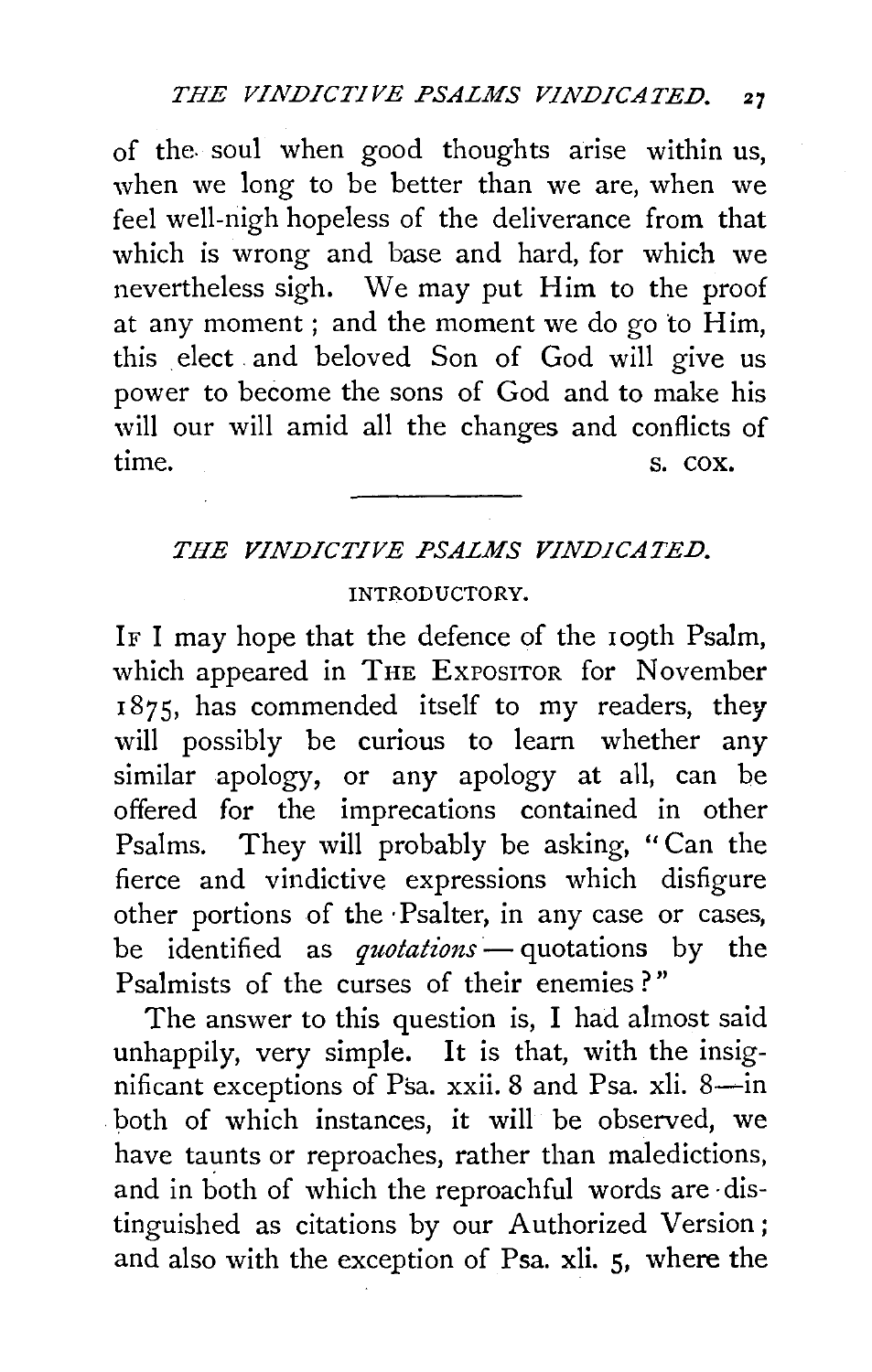citation, though not expressly acknowledged by the Authorized Version, is obvious,—there are no cases, except, of course, those which are stated to be reported speeches in the Original, where we can confidently say, " These are not the words of the Psalmist; they are the words of wicked men who hated him."

There is one passage indeed, and that precisely the passage which after Psa. cix. is most distressing, which is *patient* of this interpretation, viz., Psa. lxix. *<sup>2</sup>*7, 28. I should scruple to say that these anathemas *must* be a quotation ; but one need have little hesitation in saying that we may legitimately hold them to be such. The 26th verse runs: "For those whom *thou* hast smitten have they persecuted, and to the sorrow of thy wounded ones do they speak." Then follow the imprecations: "Add iniquity unto their iniquity," &c. Is it not possible that these are the very words which, as the Psalmist has just been telling us, "they spoke to the sorrow of God's wounded ones"? I incline, on grounds which perhaps it would be wearisome to enumerate, to think that this is the most natural construction of the passage.

It is clear, then, that we cannot account for all, or indeed for many of the Imprecations, by pleading that they are citations. We must cast about, consequently, for other grounds on which to reconcile them with the moral sense and with the spirit of our just and beneficent religion. But, first, let us try to grasp the character and extent of the difficulty which we have to face.

The difficulty is this  $:$  That in no less than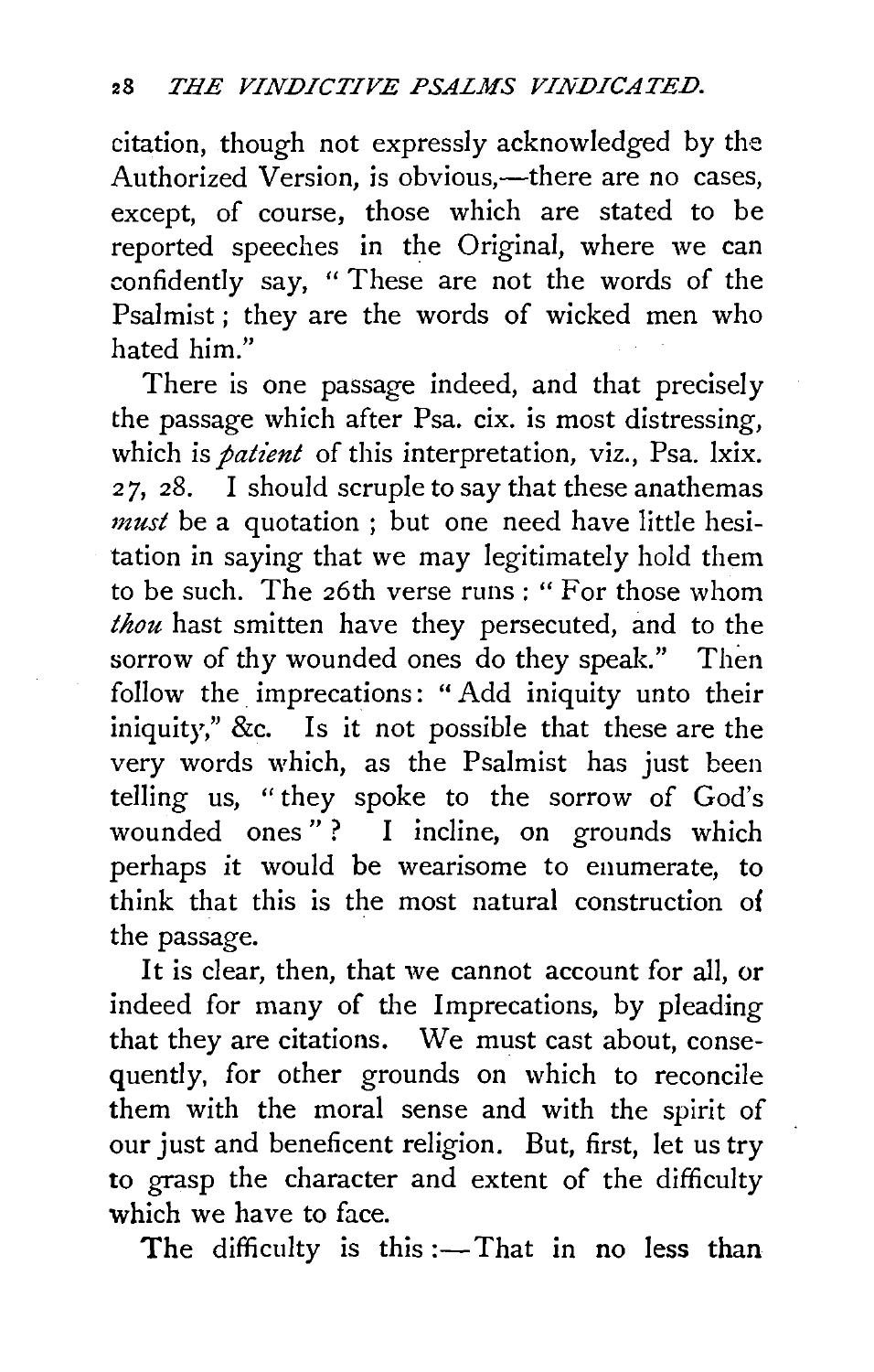## *THE VINDICTIVE PSALMS VJN.DJCATED.* 29

twenty-nine Psalms;<sup>1</sup> in no less, that is to say, than twenty-nine Lyrics held by the Church of God to have been "given by inspiration of God," and allowed, even by those who would deny their inspiration, to be " full of all blessed conditions :" in so many of these, and frequently standing side by side with their most devout and gracious sentiments, are expressions which, by all the laws of language, we are bound to call *Imprecations:*  that is to say expressions of the hope, the wish, the prayer, that some judgment, some punishment, some misfortune, may befall certain persons; while in more than fifty Psalms<sup>2</sup> we have, not Imprecations indeed, but *Comminations;* 8 that is to say, statements on the part of the writers of the Psalms of their belief that some judgment, some punishment, some misfortune, either has befallen or will befall certain persons, on account of their real or supposed misdeeds. The distinction between the two classes is obvious. The latter are declarations of what *will* happen in certain cases, and that whether the writer desires it or not : the former are petitions

<sup>1</sup> They are Psalms v. vii. x: xi. xii. xvii. xxviii. xxxi. xxxv. xl. xli. liv. lv. lvi. lviii. lix. lxviii. lxix. lxx. lxxi. lxxiv. lxxix. xciv. cxxix. cxxxix. cxl. cxli. cxliii. cxliv.

2 Such are Psalms iii. v. xviii. xxi. xxxvi. xlviii. lii. liii. lv. lvi lviii. lxiii. lxiv. lxviii. lxxv. ci. ex. cxlix.

3 The definitions are perhaps somewhat wide, and may possibly cover a few expressions which would not ordinarily be called either imprecatory or comminatory, but which must however be so desig- . nated, if the words are taken in their strict and literal significance. It Seemed necessary to say this, in order to account for the large number of Psalms set down under each of these categories. It is not meant, of course, that nearly thirty Psalms are, in their general character, imprecatory (or that over fifty are comminatory), but that no less a number contain one or more imprecations.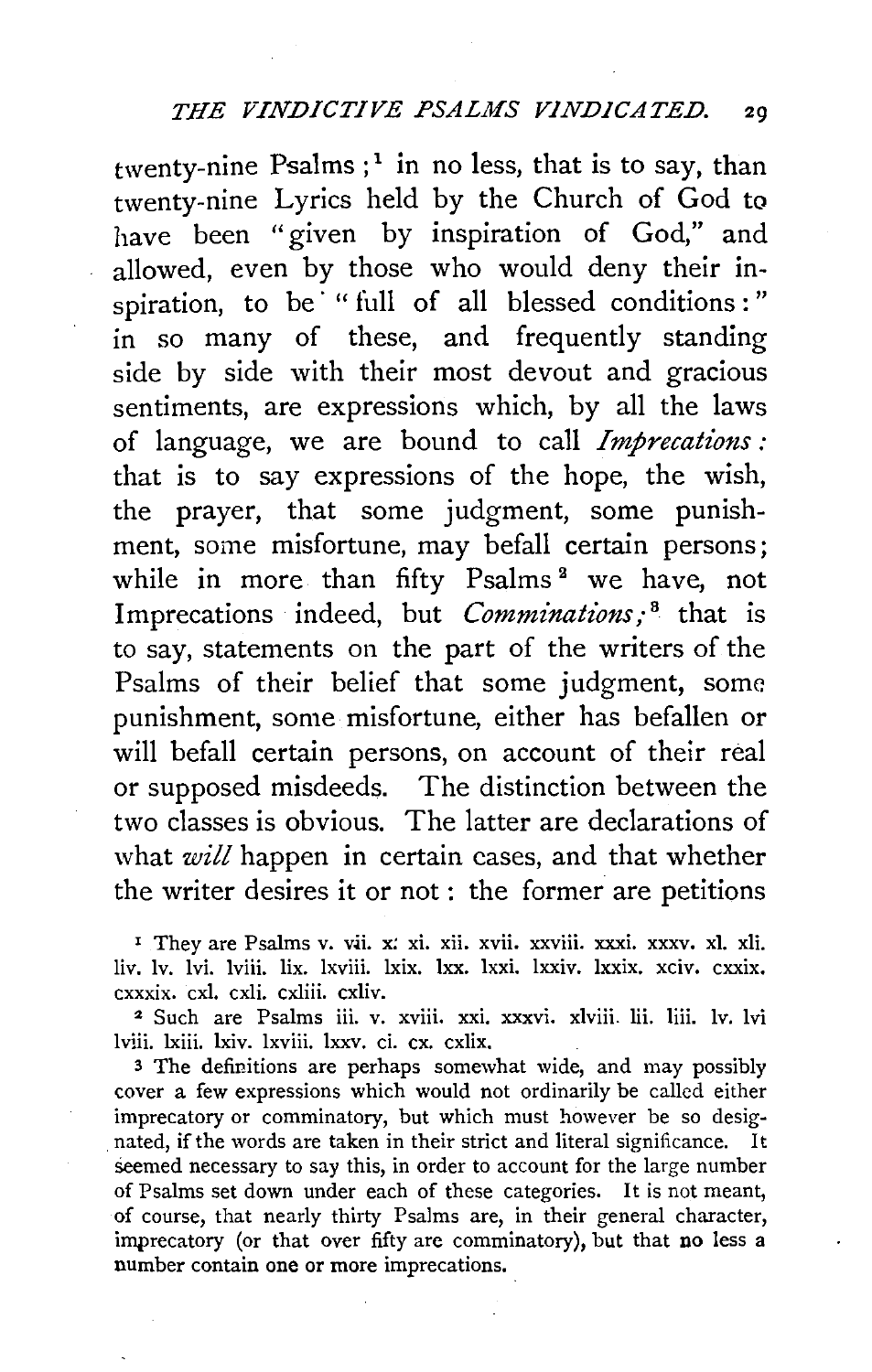addressed to God that some specific evil *may* happen to the writer's enemies, or to God's enemies, as the case may be. The moral difficulty presented by the former, consequently, is much greater than that which attaches to the latter. For while the Comminations are liable to the *suspicion* of vindictiveness ; while they countenance the idea that the writer was "glad at calamities," and " rejoiced at the destruction of him that hated him," inasmuch as he viewed the impending evil, not merely without regret, but with positive approval, and sometimes with a sort of exultation; the Imprecations, without proof to the contrary, have every stamp and token of malevolence. In the former case the author may or may not have been solicitous for the calamity which he foretells : in the latter, he *must* have been solicitous for it, for he prays for it. But the difference between the two classes of expressions, and consequently the difficulties which they respectively present to us, will be best exhibited by a few examples, which perhaps are all the more necessary inasmuch as both Imprecatibns and Comminations differ considerably among themselves in their range and intensity. For a reason which will be obvious hereafter, I have selected such specimens of either class as have a certain correspondency and community of idea with examples of the other class. The translation is in every case that of Professor Perowne's Commentary.

## IMPRECATIONS.

" 0 God, break their teeth in their mouths ; the jaw teeth of the young lions wrench out, O Jehovah."-Psa. lviii. 6.

### COMMINATIONS.

"Thou hast smitten all mine enemies on the cheek bone ; thou hast broken the teeth of the ungodly."-Psa. iii. *7·*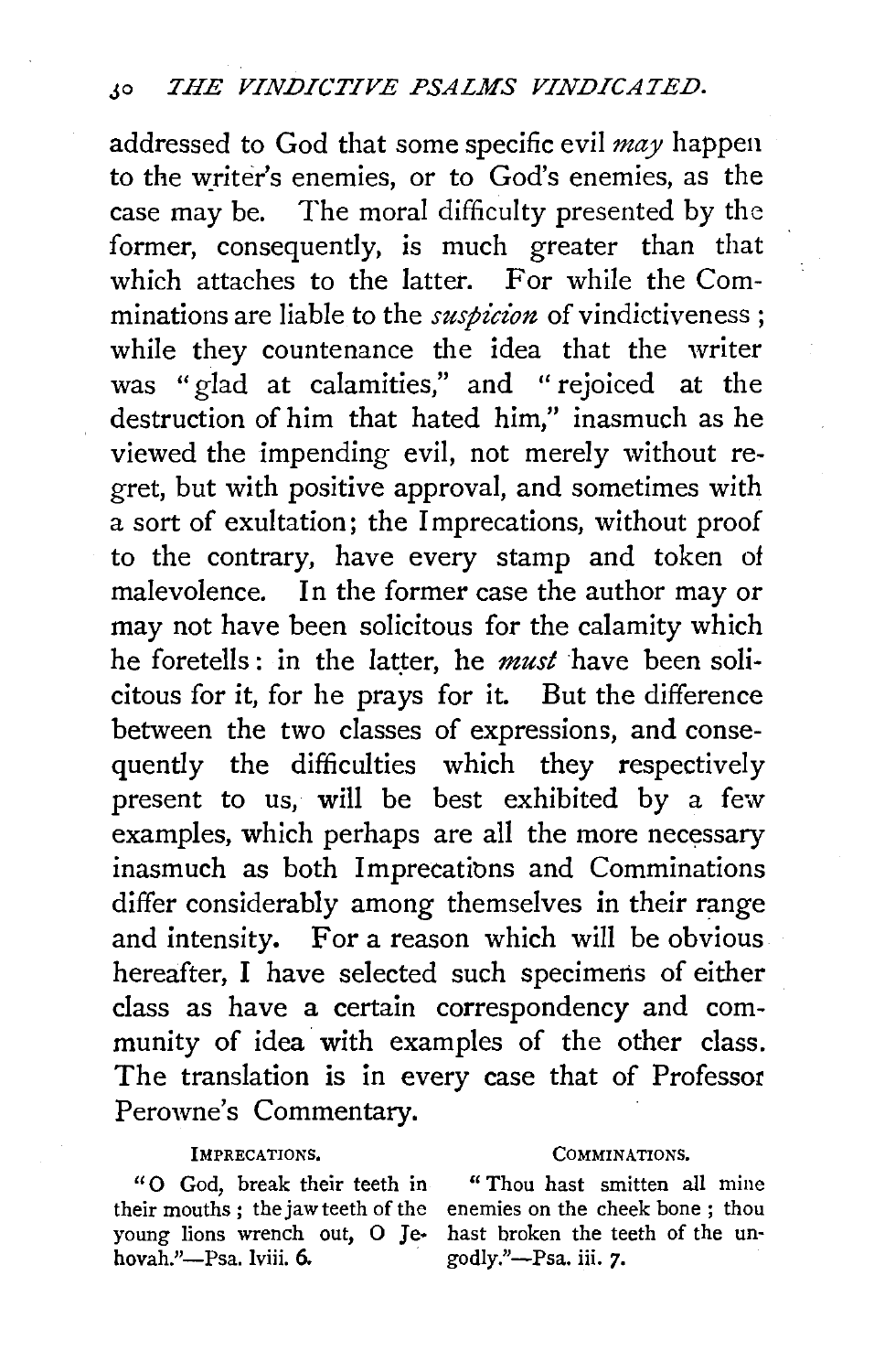### IMPRECATIONS.

"Of thy loving kindness, cut off mine enemies and destroy all the adversaries of my soul."-Psa. cxliii. r2.

"0 that thou wouldst slay the wicked, O God."-Psa. cxxxix. 19.

"Pour out thy fury on the heathen which know thee not; ... and render unto our neighbours sevenfold into their bosom."-Psa. lxxix. 6, 12.

" Let destruction come upon him at unawares, and let his net which he bath hidden catch himself : into that very destruction let him fall."-Psa. xxxv. 8.

#### CoMMINATIONs.

" Mine enemies also thou hast made to turn their backs before me, so that I destroyed them that hate me."-Psa. xviii. 40. (Cf. Psa. xliv. 5.)

"Evil shall slay the wicked." $-$ Psa. xxxiv. 21.

" O daughter of Babylon . . . happy shall he be that layeth hold of thy little ones and dasheth them against the rock." $-$  Psa. cxxxvii. 9·

" Thou, 0 God, shalt bring them down into the pit of destruction : bloody and deceitful men shall not live out half their days."-Psa.lv.  $23.$ <sup>I</sup>

Now what shall we say to such expressions as these ? For one thing is certain, that we must say something. They call for explanation, for justification. We cannot shut our eyes to them, or if *we*  can, others cannot and will not. To many persons, and those not the least devout, the Imprecatory and Comminatory Psalms have occasioned exquisite distress. They say they wish to believe them to be inspired, and yet they perceive in them a spirit manifestly alien to the spirit of Christ. They say they appear to them to be vindictive, malevolent, truculent. They say they· cannot frame their lips to pronounce them. In fact, they scarcely know what to think of them, except to wish that the Bible "were well rid of them." But others, the chartered enemies of our religion, are at no loss what to make

<sup>&</sup>lt;sup>1</sup> Compare also Psa. lvi. *7* with Psa. xxxvi. 12; Psa. lxix. 22-28 with Psa. xxxvii. 13, 20; Psa. lxxxiii. u, 13 with Psa. cxlix. 6-8; Psa. cxl. 10 with Psa. cxx. 3, 4·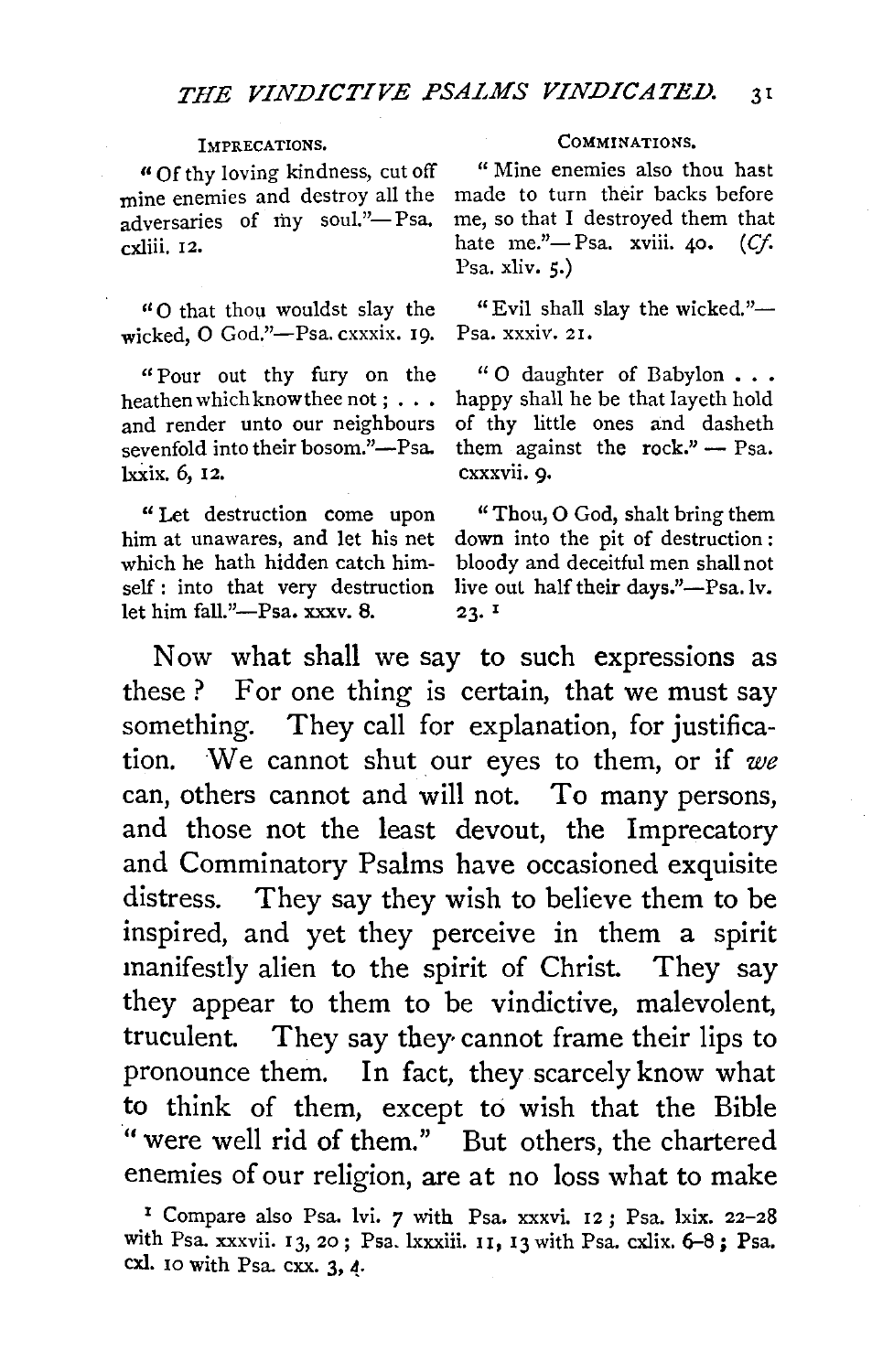of them. They make a capital of unbelief out of them. They point to them as a sufficient reason for rejecting the Volume of which they form a part. They parade them before us, and ask, "Can this be the voice, or can this have the sanction, of the Supreme Goodness? Can the Eternal Love approve of such hatred, and venom, and rank uncharitableness, as some of these expressions display ? " The Vindictive Psalms, then, there can unhappily be no doubt, are a real difficulty : they are a weapon in the hands of the infidel : they are a stumbling-block in the path of the Christian.<sup>1</sup> And as such, we are bound, if we can, to vindicate them. If a good account of them can be given,-of which many persons profess to despair,-it is a sacred duty to produce it. And this is what, in subsequent issues of TnE ExPOSITOR, I shall hope to do.

I say in *subsequent* issues, for the remainder of this article must be devoted to a consideration of certain solutions of the difficulty which have been proposed by various divines, some of which, even at the present day, are very generally received as sufficient, but which I cannot but regard as untenable or inadequate. I am not at liberty to pass them by, because one or other of them almost invariably finds acceptance with students of Scripture, and because to leave them unchallenged would be to cut the ground from under my own feet. I shall notice three such, the Futuristic, the Prophetical, and the Condemnatory hypotheses. With

r See Dr. Hessey's "Boyle Lectures," 2nd Series, pp. 13-23, where testimonies to this effect are cited from Thomas Fuller, Dr. Chalmers, and others.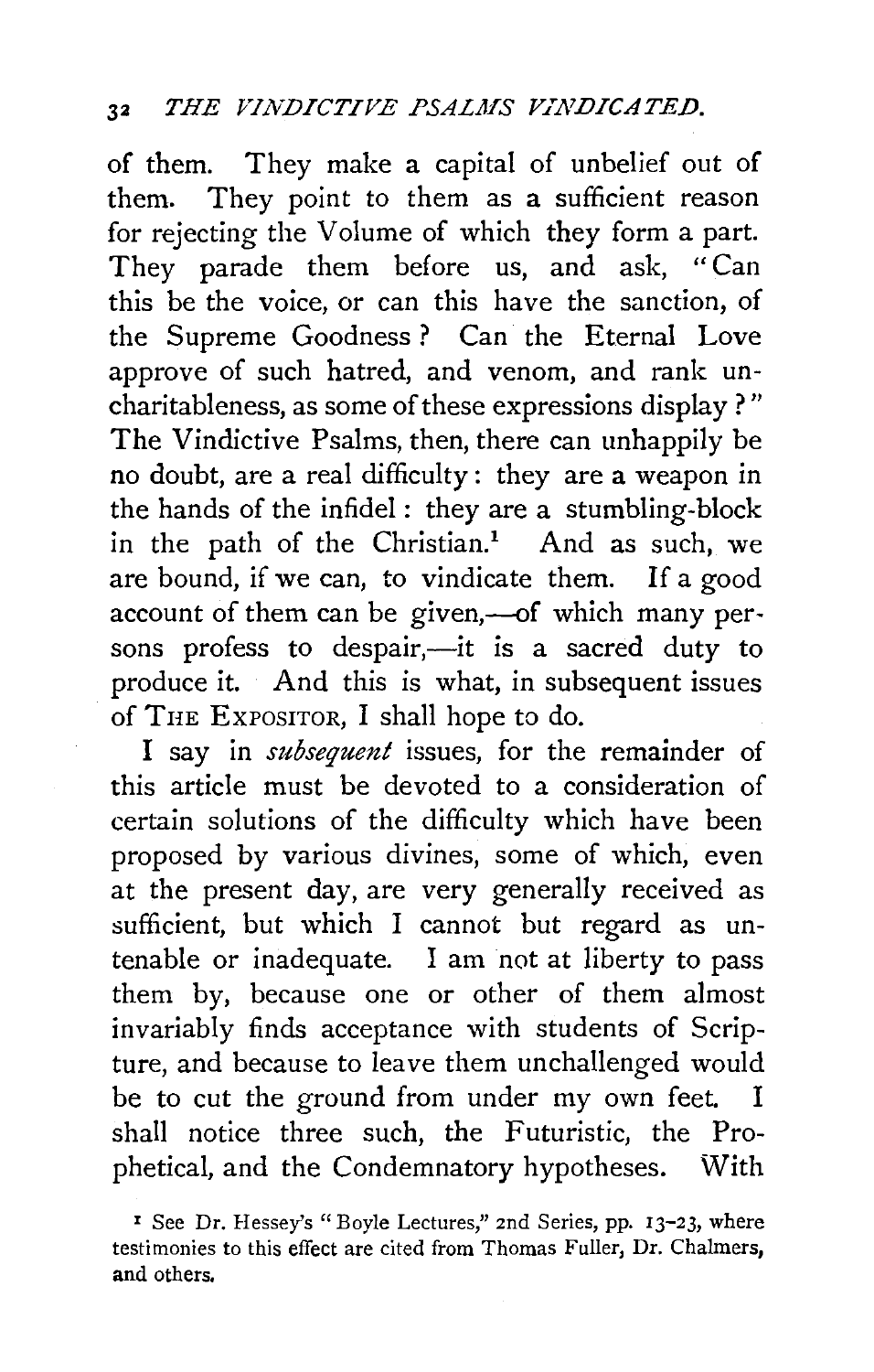regard to the two first mentioned, it is true, my task will be almost one of slaying the slain; for they have been dealt with already by several writers, though not, it has seemed to me, as summarily and conclusively as they have deserved. Be that as it may, they still survive in popular estimation. The third, however, has been but recently propounded, and, so far as I know, has not yet received any reply.

By the *Futuristic* interpretation I intend, of course, the solution suggested, or advocated, by such writers as Bishops Horne and Horsley and Dr. Henry Hammond. This was for a long time the favourite explanation of the imprecations-of the comminations it takes no account ; and it still has its advocates. It proceeds on the supposition that the imprecations have no necessary existence in the Original, and only appear in our English Bibles through the inadvertence of our translators, who have rendered certain Hebrew verbs as imperatives, or optatives, when they might with equal, if not greater, propriety have presented them to us as futures indicative. For example, where in Psa. lxix. 22, we read, "Let their table become a snare, ... let their eyes be darkened," &c., Dr. Hammond would render, " Their table *shall be* for a snare," "their eyes *shall be* darkened." So in Psa. cix. 13, " Let his posterity be cut off," Bishop Horsley would translate, "His posterity *shall be* cut off." Now this system of translation, if it could be admitted, might do something to *reduce* the difficulty. It would at any rate convert a large number of imprecations into comminations, *i.e.,* it would transform VOL. III. 4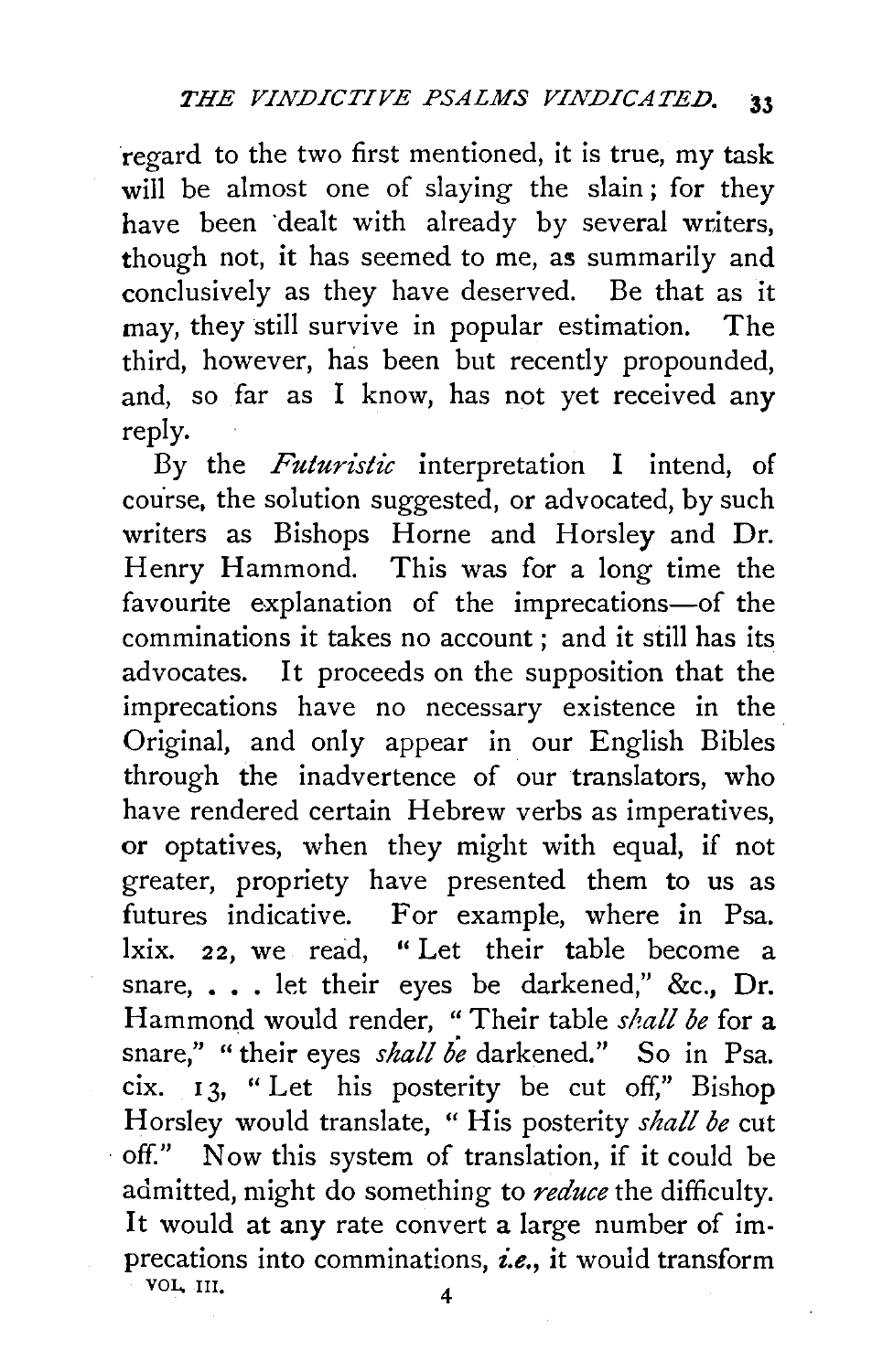prayers into predictions, and so acquit the authors of these Psalms of having desired and implored God to inflict the punishments which they specify. But this translation is *not* admissible. Hebrew grammar absolutely forbids it. For though in Hebrew the optative is formed out of the future, yet it is a special and distinct form thereof, an apocopated form, known to grammarians as the jussive future, and frequently, though not always, easily distinguishable, orthographically, from the ordinary future.<sup>1</sup> It is so in the instances just mentioned.<sup>2</sup> But, secondly, even if this translation were legitimate, there would still remain a large number of imprecations in which it would afford us no relief whatever; all those imprecations, namely, in which the Hebrew imperative proper is used. Such a passage is Psa. lxix. 24, " Pour out thine indignation upon them," where the verb  $(\forall \Psi)$  is a strict imperative, and cannot possibly be manipulated into a future. Another such passage is Psa. lviii. 6, " Break their teeth," &c. ; and these two are but examples of many more. And, finally, even if we were justified in turning all these optatives or imperatives into futures, all these imprecations, *i.e.*, into comminations, what shall we say of some of the comminations

1 See Gesenius's Grammar, ed. Rodiger, pp. *75,* r89.

<sup>2</sup> It is not meant to be denied here that there are some cases where the imperative of the Authorized Version might be more correctly rendered as a future indicative (as, *e.g.*, Psa. vi. 10), or even as a past *(e.g.,* Psa. cix. 17, 18). But, on the other hand, there are passages where our translators have employed indicatives, but where the optative or imperative is plainly demanded by the Original. I may mention as examples Psa. xi. 6, " Upon the wicked *may he rain* " (יַמְמָיִר) ; Psa. xii. 3, *"May* the Lord *cut off"* ( יַכְרֵה ); Psa. cxxxix. 19, "O that thou *wouldst slay"* (יָבְרֵה ), &c.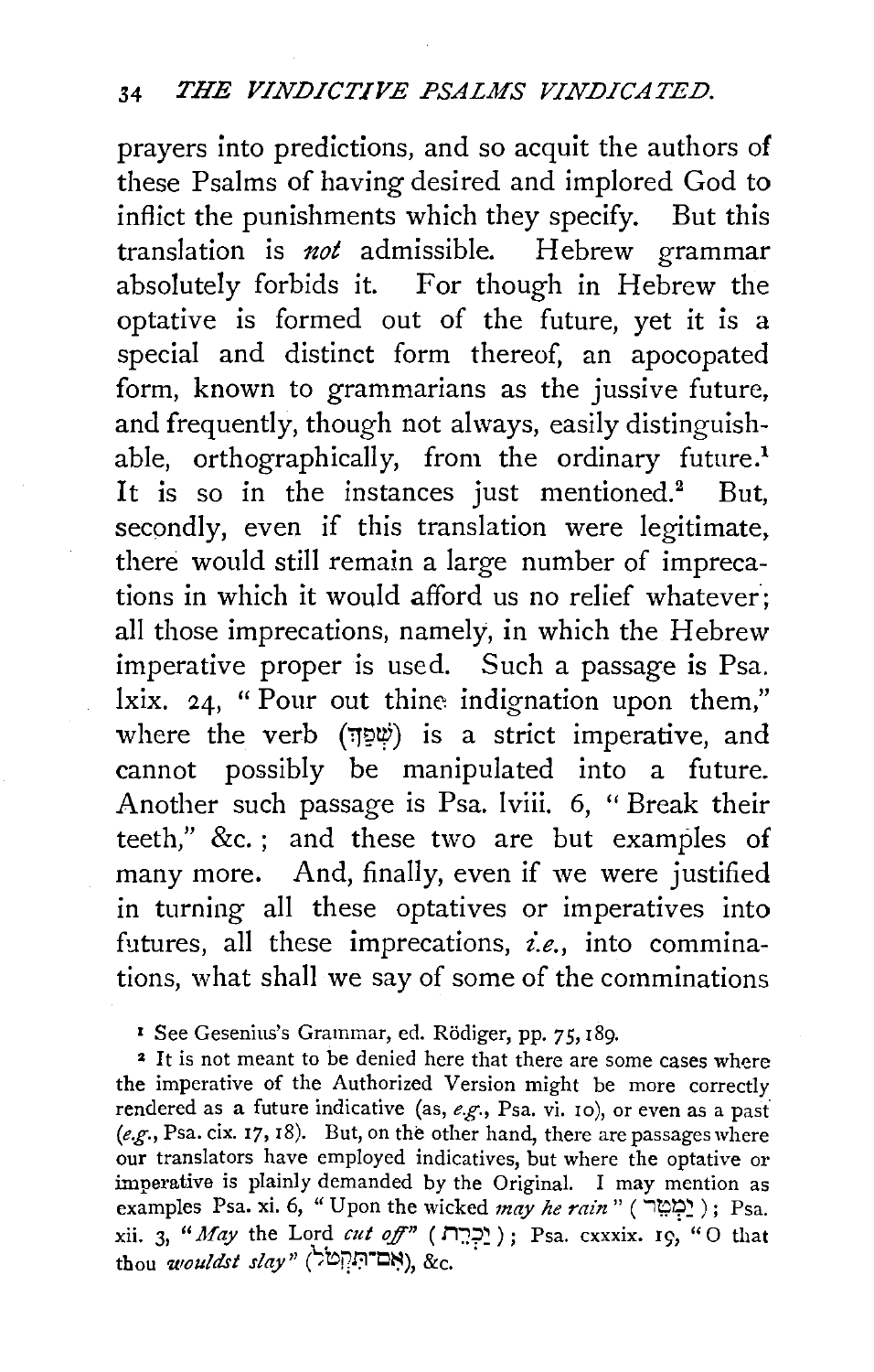themselves, as, *e.g.,* Psa. lviii. ro, or Psa. cxxxvii. 9? The Futurition hypothesis, consequently, must be for ever abandoned as both untenable and inadequate.

A second system of interpretation, the Allegorical or Prophetical, lands us in equal, if not greater, difficulties. By writers of this school-and nearly all the Fathers were of this school—the imprecations are justified as expressions which find their mark and fulfilment in the enemies of Christ, or in our own spiritual enemies.<sup>1</sup> For example, in Psa. lxix. *<sup>2</sup>*I, they find these words, "They gave me also gall for my meat, and in my thirst they gave me vinegar to drink." They know from the New Testament (St. John xix.  $28$ ) that these words were somehow predictive or descriptive of the sufferings of the Redeemer. They know, too, that the whole Psalm is generally esteemed to be Messianic. Accordingly, when they find in the verses following the 21st a series of imprecations, they conclude that these imprecations apply to the enemies of Christ, to those who gave Him "gall for meat and vinegar to. drink." But how this 'interpretation solves the diffi· culty, I profess that I am unable to see. For, not to insist on the sheer absurdity of applying all the· imprecations of all the psalms-and *such* imprecations !- to the enemies of our blessed Lord, or to. our own spiritual foes, we find ourselves suddenly confronted by this dilemma : Either the Psalmist, in this and other similar Psalms, describes his own bodily and mental sufferings, refers to real personal enemies, and contemplates men then living in his

<sup>I</sup> This latter was Dr. Arnold's view.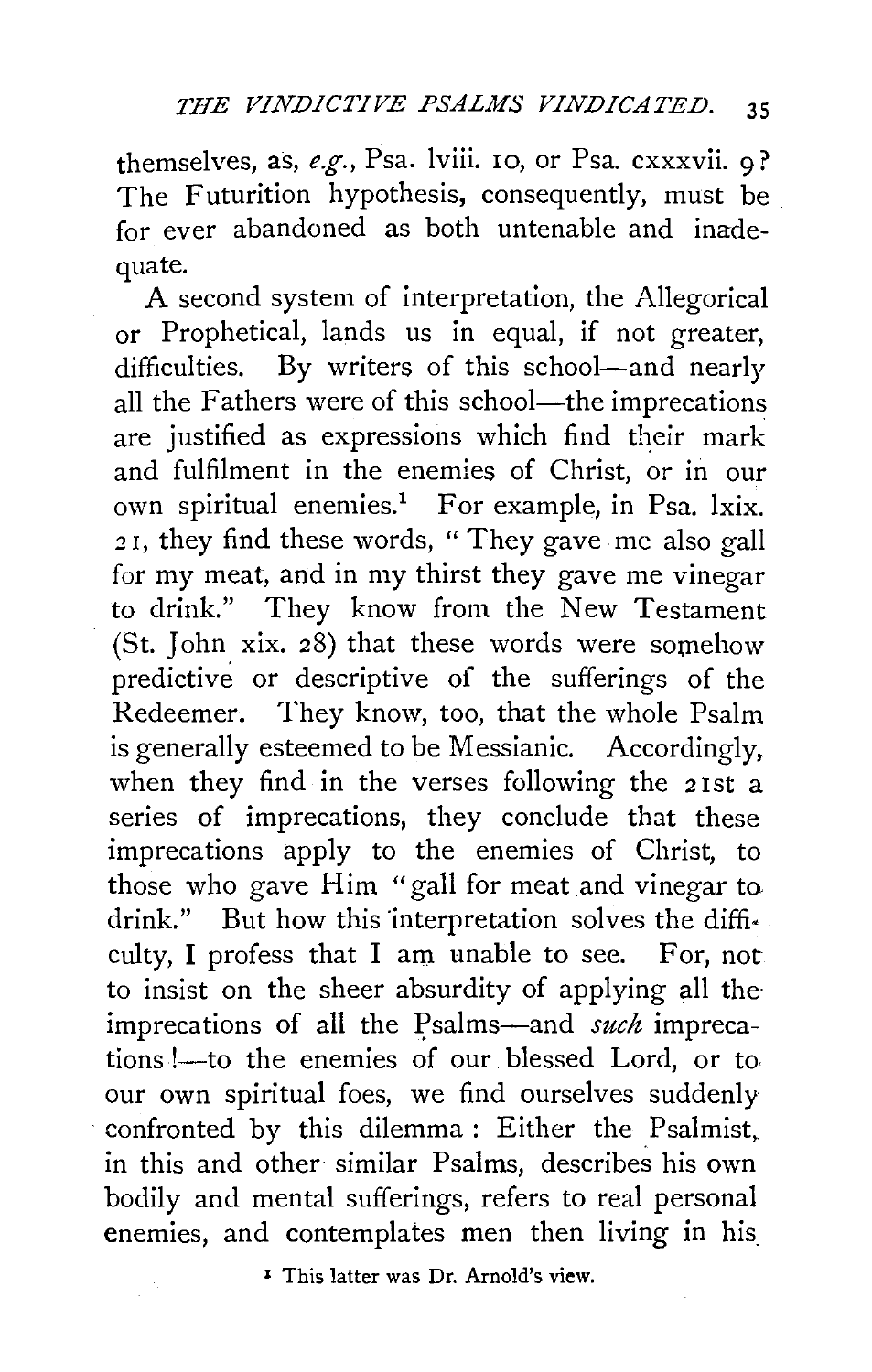curses-these sufferings being typical of Christ's sufferings, these enemies of Christ's enemies, these contemporaries of Christ's crucifiers; or the Psalm is purely allegorical, purely and exclusively prophetical of the sufferings, enemies, words, &c., of our Lord. Plainly, if any Psalm, or any passage of Scripture whatsoever, is prophetical of Christ, it is prophetical of Him in one or other of these senses. Then, I submit that, in whichever sense you take this particular Psalm,-for we will try the theory by one instance chosen at haphazard,—the difficulty presented by these imprecations, whatever it may be, is not lessened, but is enormously increased. Do you say, for example, that the Psalmist primarily contemplates his own personal enemies in his curses and at the same time speaks prophetically of the crucifiers of JEsus ? Then I reply that you have more than doubled the difficulty; for now you have not only to account for the Psalmist's real imprecations upon real enemies, which of course is the original problem, but you have also to encounter the superadded difficulty of his cursing, in the persons of these real enemies, the unborn enemies of -our blessed Lord. Or, do you say, on the other hand, that the whole Psalm is a prophecy *pur et* simple;<sup>1</sup> that the writer, speaking by the Spirit of God, had from first to last the passion of Christ in view? In that case, not to speak of the absurdity of regarding a Psalm which is so manifestly autobiographical as this is, as an allegory ; apart from the difficulty, too, of interpreting it throughout in a mys-

<sup>1</sup> See, *e.g.*, Phillips, "Introduction to Commentary on the Psalms," p. lxix.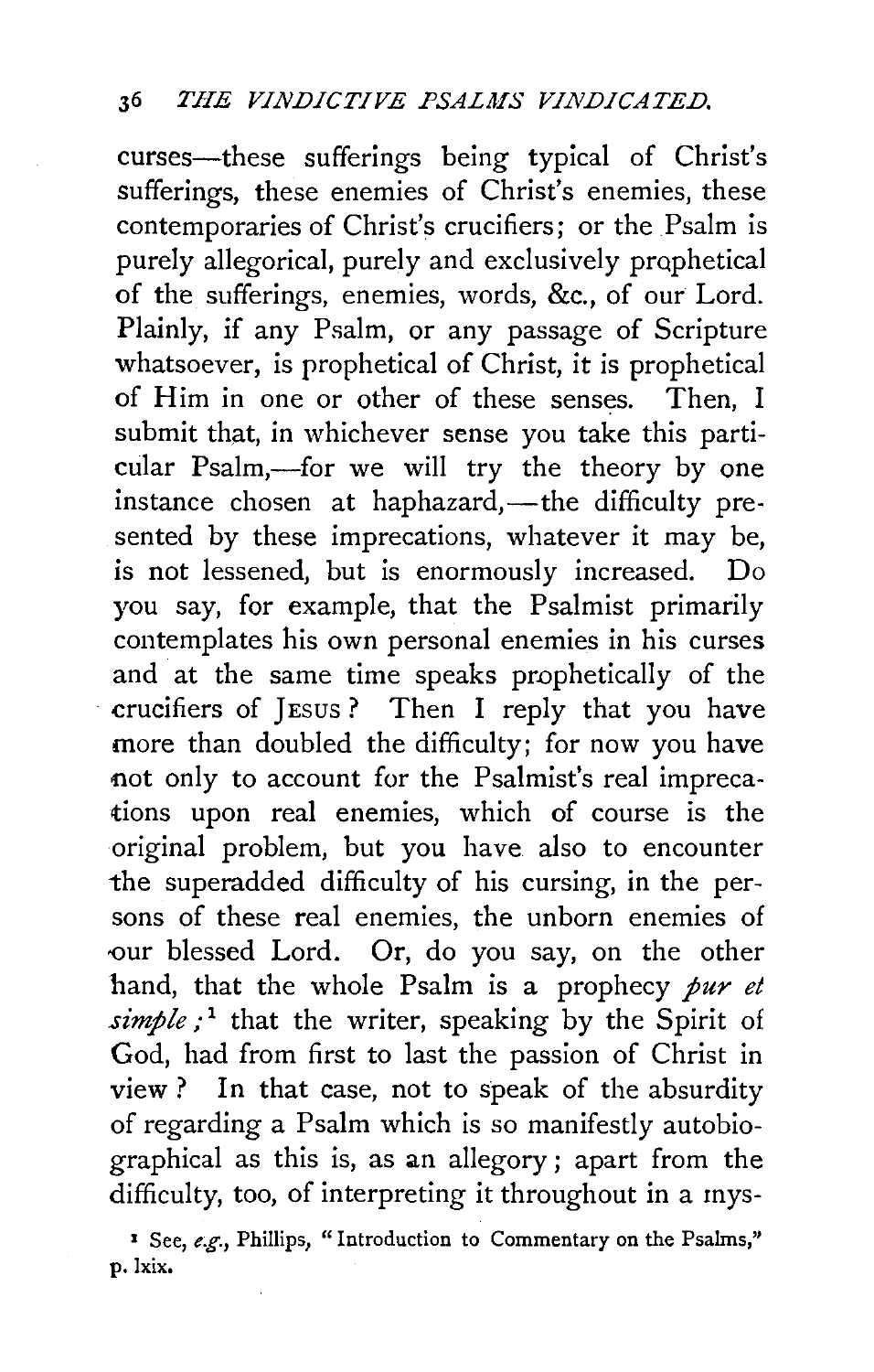tical and non-natural sense, you have now to face this tremendous problem : You have to account for these imprecations proceeding from the lips of our Lord Jesus Christ! For if it be Christ, be it observed, who is speaking by the mouth of David in verse 21; if the words, "they gave me vinegar to drink," &c., be his, and only his, then it must be Christ who is speaking in verse 22, *seqq.,* for these verses are obviously a continuation of verse  $21$ ; they are parts of one speech by one and the same speaker. It is Christ, then, who says, " Let their table become a snare;  $\ldots$  let their eyes be darkened; . . . make their loins continually to shake," &c. Yes, it is the Fount of all mercy and compassion, it is He who, "when he suffered, he threatened *not,"*  that, according to this theory, pronounced these maledictory words. Now, it may be difficult to justify such words in the mouth of David, or any of the Psalmists, but to suppose them-I will not say to justify them-in Christ's gentle lips is altogether impossible. It is impossible if for no other reason, yet for this, that we happen to know what his prayer was for his crucifiers, a prayer uttered too, it is believed, about the very time when they gave Him vinegar to drink; and it was-not, " Pour out thine indignation upon them, and let thy wrathful anger take hold of them" (verse 24), much less, "Add iniquity unto their iniquity" (verse 27), but, "Father, forgive them, for they know not what they do."

We see, then, that the attempt to defend the imprecations on the ground that they are Messianic and prophetic utterly breaks down the moment it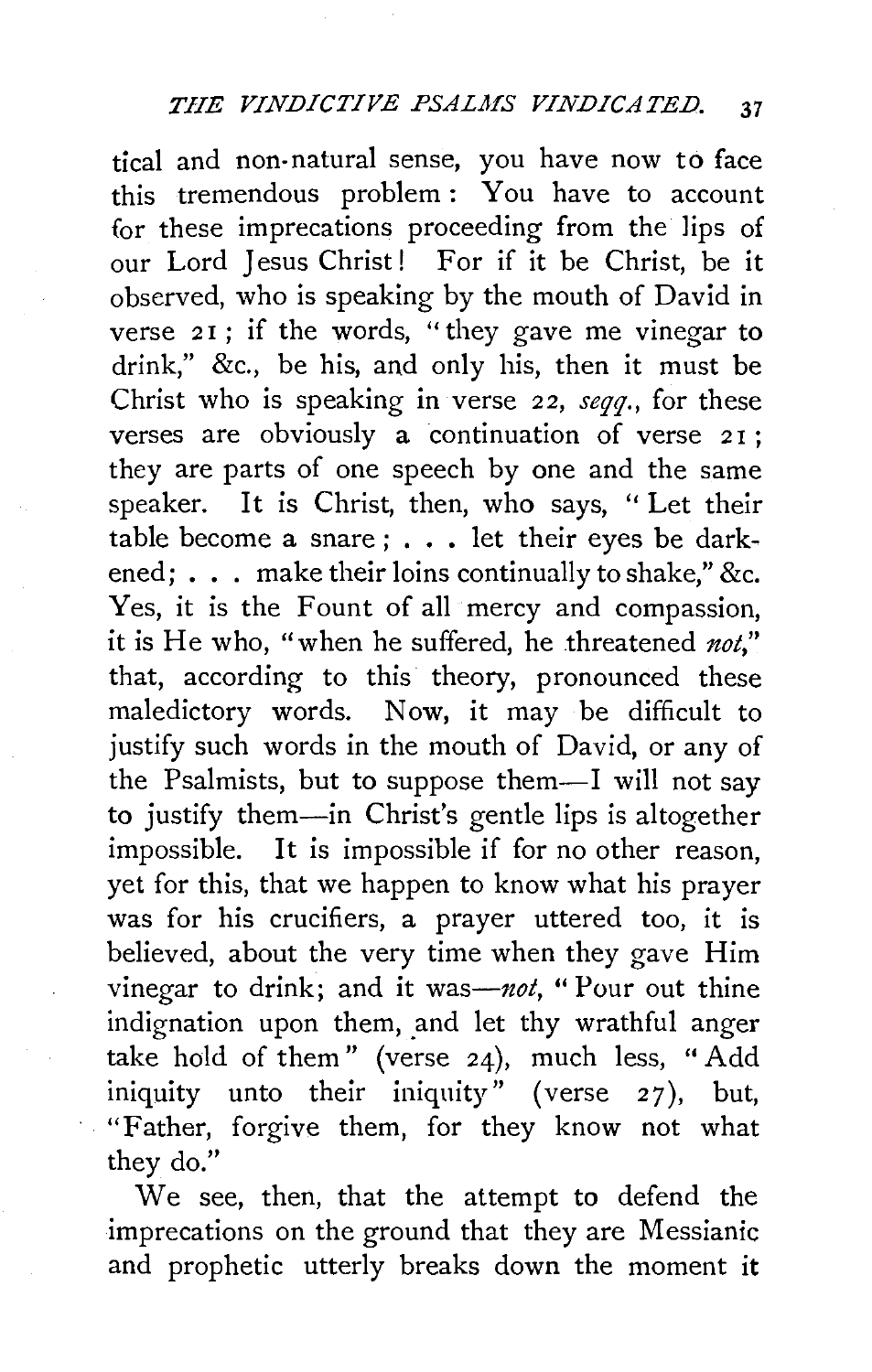is fairly tested. The other view, that they may be used .as imprecations against our spiritual foes, apart from the fact that it leaves the original difficulty-the difficulty that the imprecations were primarily directed against palpable enemies, enemies of flesh and blood-untouched, strains the language of the Psalms to such a degree as to justify us in summarily dismissing it as fanciful and unworthy of serious consideration.

I now come to examine the third theory, the theory which, for want of a better name, I have ventured to call the Condemnatory. I refer to the ingenious and original defence of the Imprecatory Psalms recently put forth by Dr. (now Archdeacon) Hessey.<sup>1</sup> It is impossible to do full justice to this view in the limited space at my command ; but, briefly stated, it amounts to this. That these imprecations are unjustifiable and reprehensible, not only when judged by the standard of the New Testament, but also when tested by that of the Old; that the instruction which the Psalmists had received, condemns what they said (p. 46), that the imprecations are "unrestrained expressions," and improper expressions -"impatient, envious, and revengeful" are some of Dr. Hessey's words-" of the feelings of their respective writers" (p.  $45$ ); that they are expressions which the writers themselves " in their more tranquil and dispassionate moments would be

<sup>1</sup> In the "Boyle Lectures" for 1872. It is perhaps only fair to Dr. Hessey to state that he appears to put forth this theory, not as unassailable, but only as being "liable to fewer objections than any of the other theories with which he is acquainted." Preface, p. xii.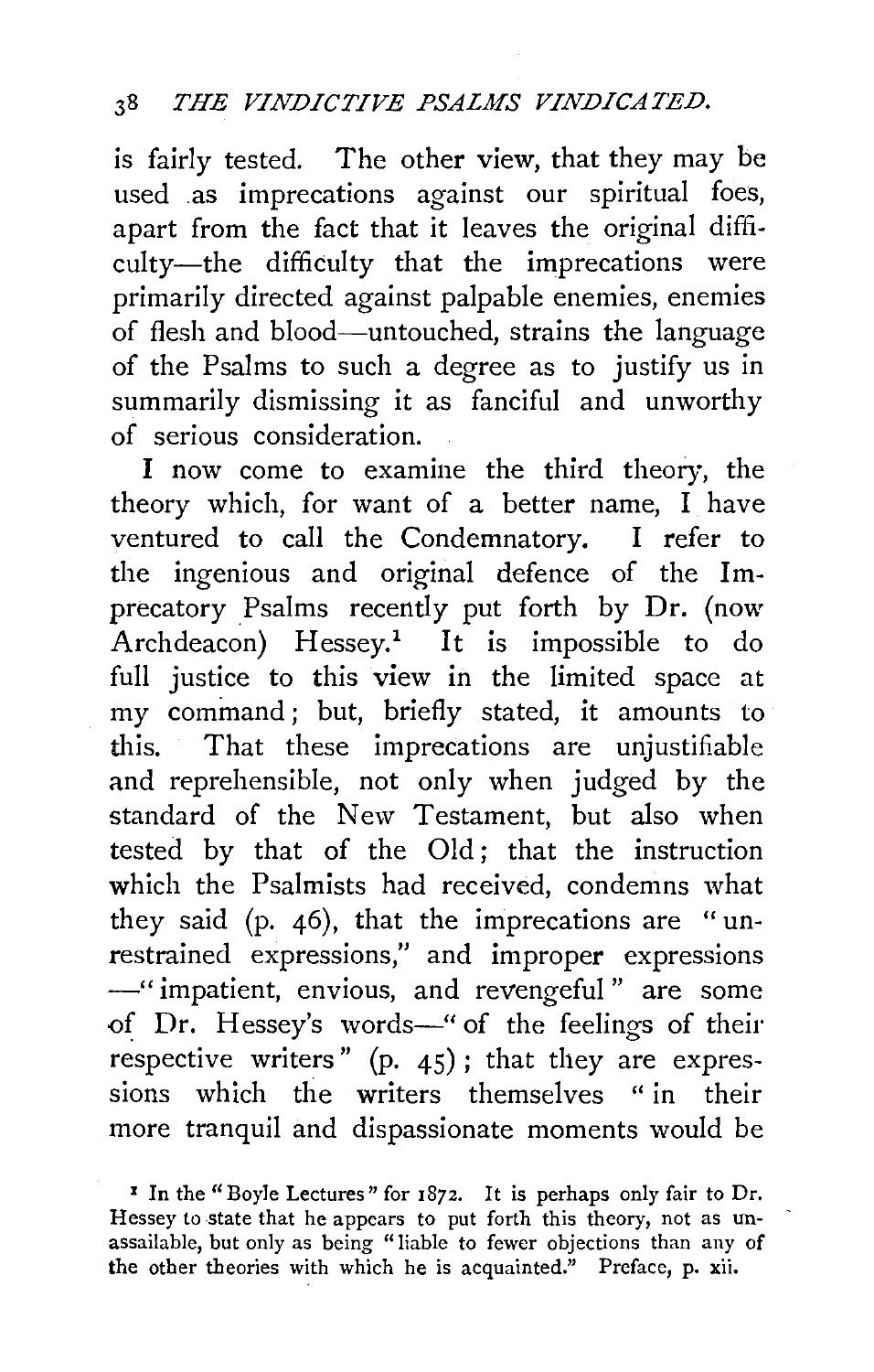inclined to retract"  $(p. 60)$ ; that, either in the Imprecatory Psalm itself, or in contiguous Psalms, we have "unequivocal proofs of the Psalmists' resipiscence" (p. 76) ; that we are no more called upon to approve of all the *words* of the Psalmists than of all their *acts* (p. 54); that, though the Psalms are inspired, and though, in the comminatory passages, the Psalmist speaks in God's name, in the imprecatory passages his language is of himself and not of  $God$   $(p, 61)$ ; that these imprecatory portions may nevertheless be said to be inspired in the sense that it was . inspiration " led the writers to put their feelings on record just as they had arisen, that it quickened their memories to recall them and their conscientiousness to prevent their modifying the description of them " (p. 64) : and, finally, that it is for the "spiritually disciplined mind of the peruser of their compositions" to decide " when the Psalmists were speaking of themselves and when not" *(ib.)*.

Now, while fully recognizing the conspicuous ingenuousness of this interpretation and the great ability displayed in its support, I am nevertheless unable, for the following reasons, to accept it :

First, it appears to me-and I hope I write with all the deference due to Dr. Hessey's superior learning and high reputation-to be a desperate remedy; it makes, as I cannot but think, not only needless but inadvertently dangerous concessions. By embracing this theory we surrender to the enemy positions which are by no means untenable, and which they will not be slow to occupy and use against ourselves. For, of course, it will be said,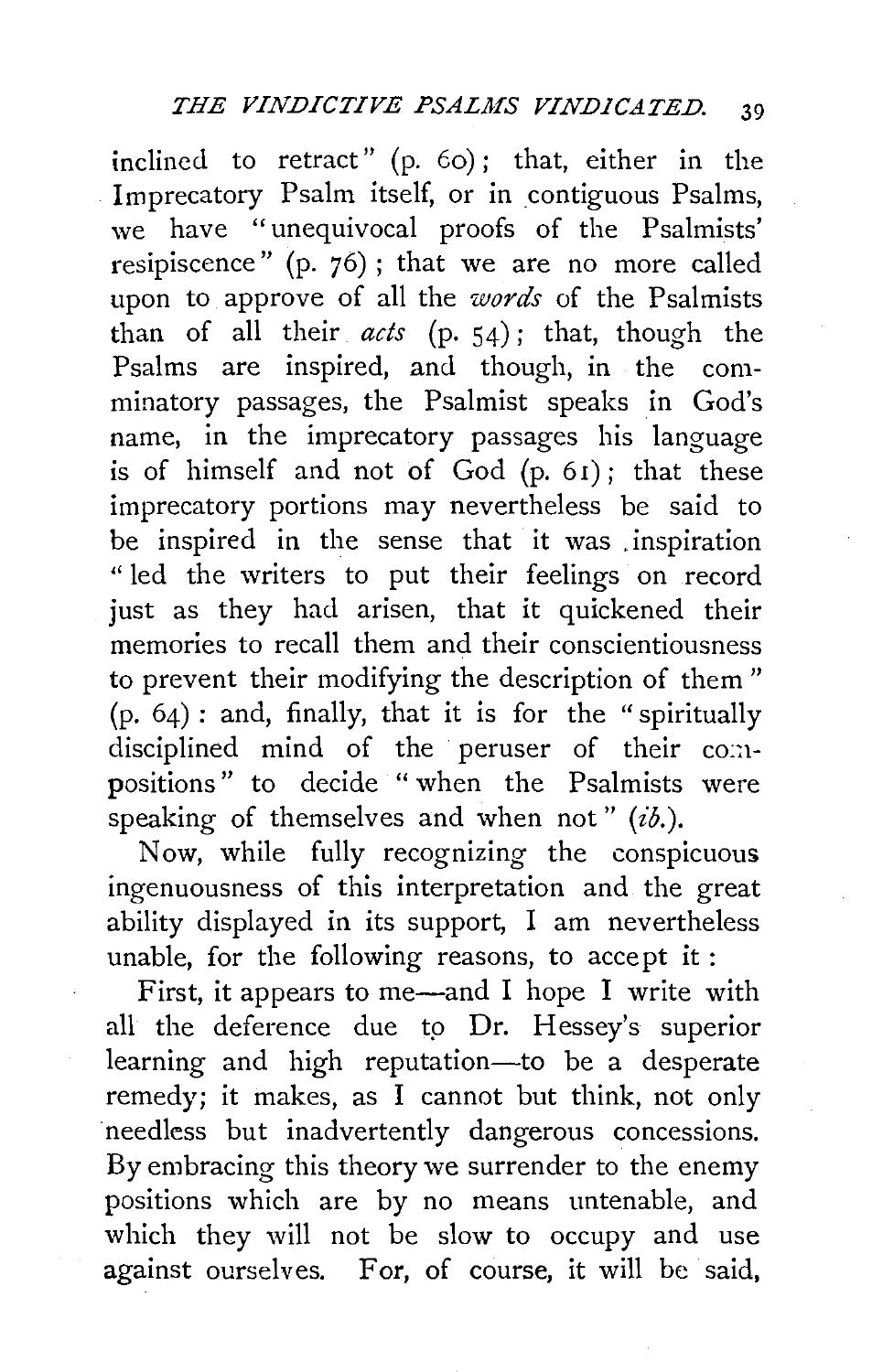" If the Psalms, the most pious and spiritual portion of the Old Testament, the portion where, if anywhere, we might fairly look for the marks of Divine Inspiration,-if *these* are disfigured by passages charged with 'envy, hatred, and' malice, and all uncharitableness,' what certainty can we have as to the rest of the Volume, what warrant that any part of it has come from God? Besides, where are we to draw the line? how are we to know *when* the Psalmist is speaking 'of himself' and when 'in the name of God.'" "You tell us indeed," it will be said, "that the comminations are the voice of God, the imprecations the voice of the Psalmist ; but surely that distinction is hardly well founded, for we observe that many of the imprecations are clearly but the echoes of the comminations. The Psalms are not few in number where the writer both prays God to inflict some punishment and also predicts that He will inflict it. Who is to say that the prediction is right, and the prayer wrong?" Moreover, if the Psalms contain expressions and prayers penned by their inspired writers which are thoroughly unjustifiable, they lose to a large extent their value for us. They are of value to us principally, though of course by no means exclusively, as patterns of devotion, as models and as vehicles for prayer and praise. It was for this reason, I take it, because they are "prayer-songs" and "praise-songs," not merely unexceptionable in character but also every way imitable, that they were collected into one volume under the title of the '' Book of Praises." But if they contain vindictive prayers, prayers which never can be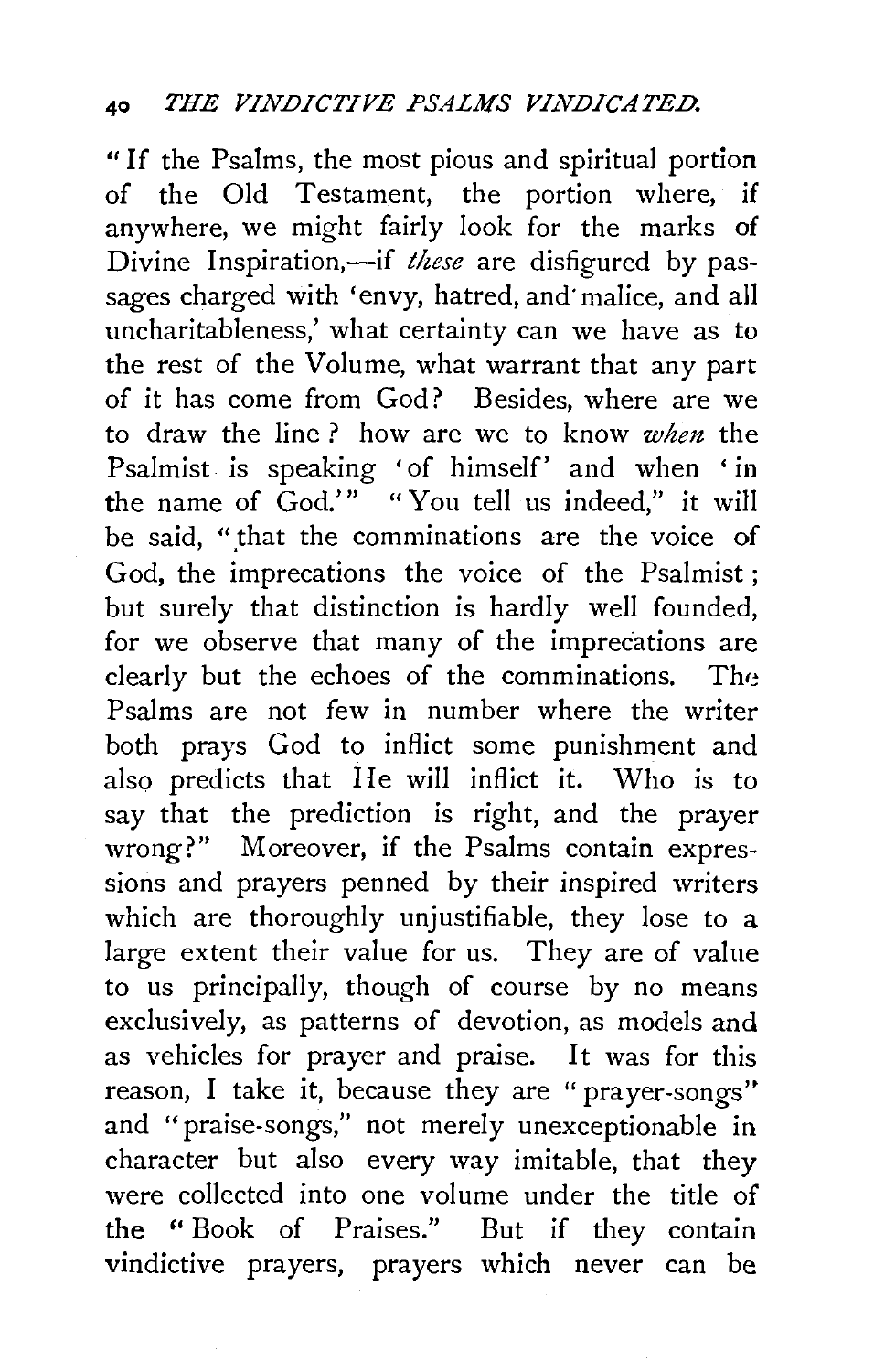and never could be justifiable, it is plain that, apart from the difficulty of finding out where they are and where they are not, models of devotion, to some extent they cease to be models at all. And, futhermore, if we allow that certain parts of this Hymnal-and those not easily definable-are of no authority, can this admission fail to impair the authority of the other parts? The Book of Proverbs is a didactic book. It professes to teach morality. Suppose we discovered amongst its precepts some which inculcated dishonesty or immorality; what should we say of the book as a whole? Would not both its value and its authority be thereby greatly lessened ? And if it be prayers which are immoral instead of precepts, is the case at all changed ? I cannot but regard this concession, therefore, as fraught with the most perilous consequences.

But, quite apart from the question of consequences, I believe this concession to be perfectly needless and uncalled for. For I cannot allow for a moment that the Imprecatory Psalms, judged by a just standard, are indefensible. I am prepared to accept them, and I hope to vindicate them. I hope to prove that, so far from being " condemned by the instruction which the Psalmists had received," they are the natural results and embodiments of that instruction ; that, so far from being reprehensible, they are, when rightly understood, commendable and even in some sense imitable.

But if I find myself at issue with this scheme in its conclusion,  $\tilde{I}$  am equally so with the arguments by which it is supported. One of these is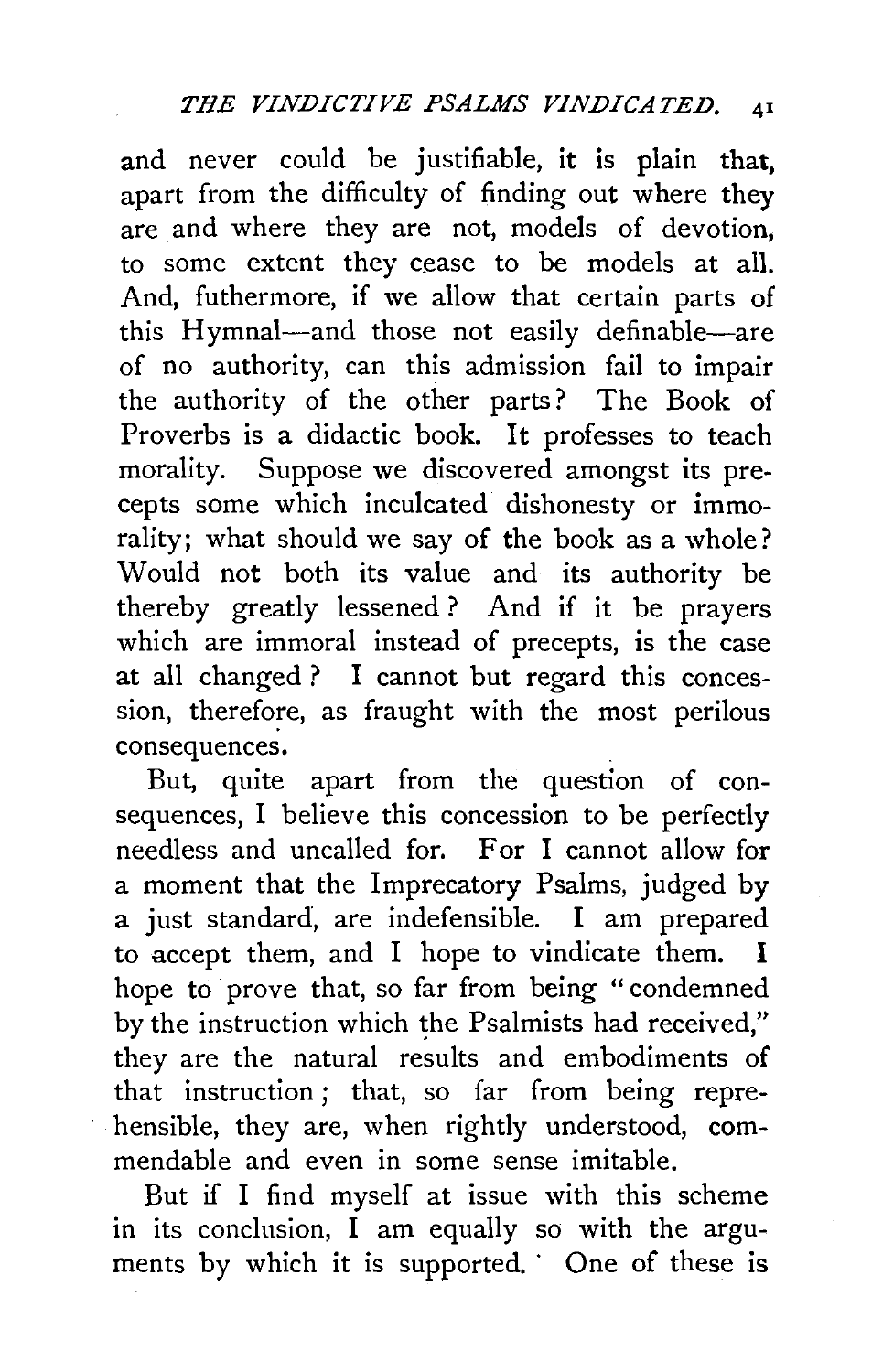the statement (upon which apparently Dr. Hessey lays some stress) that the Psalmists were themselves conscious that in giving utterance to these imprecations they had been carried away by their own feelings, and that in their calmer moments they would have wished to retract their words, and would most probably have retracted them, had not the hand of Inspiration held them back; and that the same . invisible Hand guided them, instead of wiping out what they had written, to supply a corrective, a "proof of resipiscence," either in the same Psalm or in contiguous Psalms. Now this assertion, I cannot but think, is wholly destitute of proof. We have, so far as I know, no evidence at all that the Psalmists had any misgivings, either at the time they penned their imprecations or subsequently, that they were overstepping the bounds of charity and religion. It seems never for a moment to have occurred to them that such imprecations were otherwise than lawful and right. By whatever other motives they may have been actuated, they appear to have been possessed with the firm belief that they were doing God service, or at least acting in perfect accord with the Divine will and purpose, in praying for judgment upon their enemies. I find the proof of this in the following facts: First, that in Psalm vii.-- a Psalm which, by the way, is universally allowed to be Davidic -the writer utters the sternest anathemas *against himself,* anatheinas precisely similar to those which he elsewhere employs against others, providing he has acted, or should act, as they have done. Secondly, that in Psa. cxxxix. 2 1, the author distinctly implies that he considers it a religious duty to hate those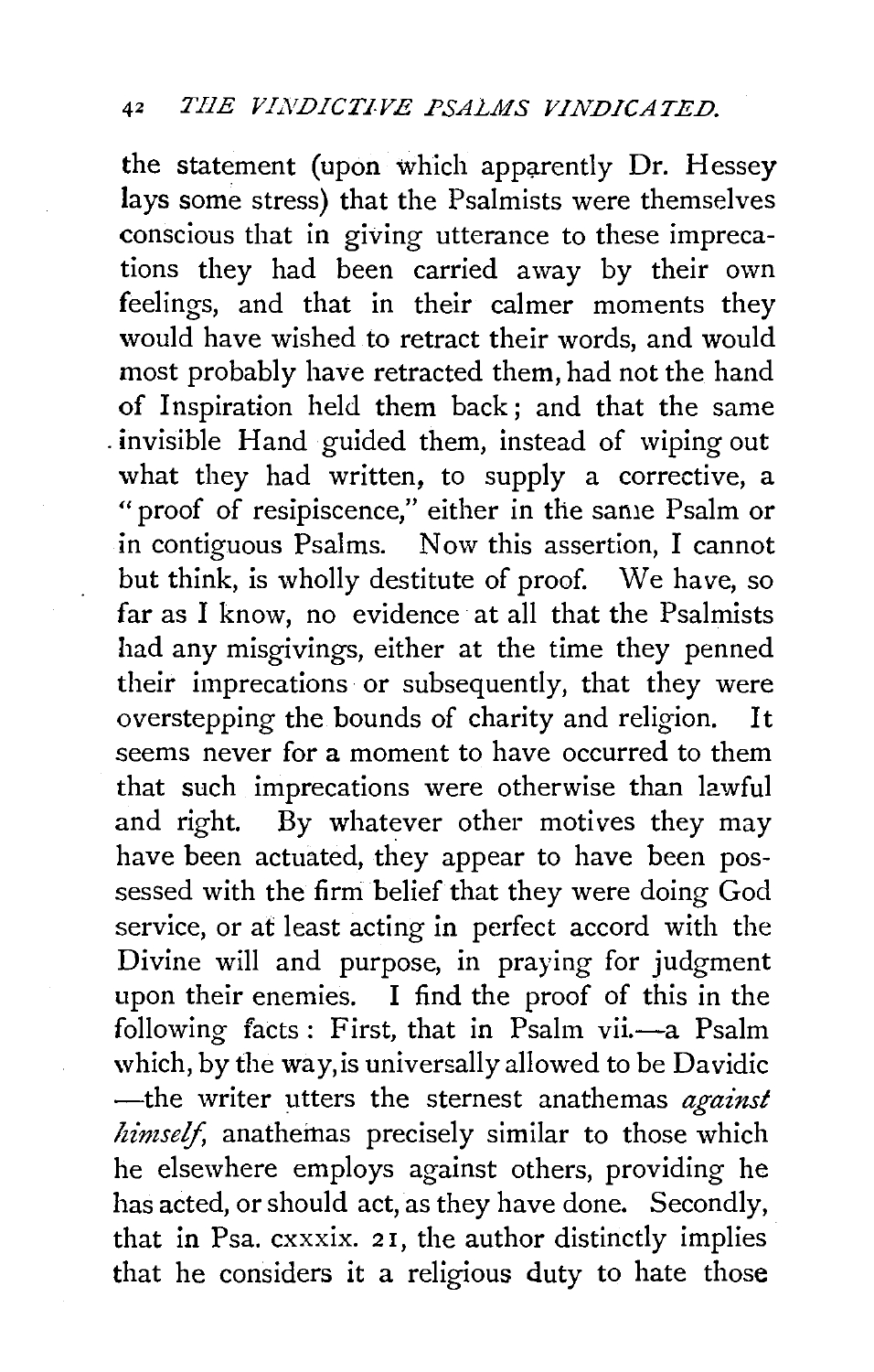who hate God, " to hate them with a perfect hatred " and " to count them his enemies." Thirdly, that the imprecations are, with few exceptions, prayers, appeals to God to wreak the vengeance which the writer de sired; prayers, too, uttered in evident sincerity and in full confidence that they would be heard and answered: and, consequently, that if the Psalmist subsequently relented and regretted his prayer, his proper course would manifestly have been, not to content himself with an expression of resipiscence, but to cancel his prayer; for until cancelled it would remain in force ; it would go on, so to speak, crying out for vengeance. And, lastly and chiefly, that everywhere, as  $\tilde{I}$  have already hinted, we find imprecations which are merely the echoes of preceding comminations, and comminations which afford a warrant for succeeding imprecations. It may not be amiss to take a few examples in addition to those which may be found on pp.  $30, 31$ . In Psa. vii. 6 we read (Perowne's translation), "Arise, 0 J ehovah, in thine *anger;* lift up thyself against the wrath of mine adversaries," &c. Such is the prayer. In verses  $I1-I3$  we find its analogue, "God is a righteous judge, and a God who is *angry* every day. If a man will not turn, he whetteth his sword, he bath bent his bow and made it ready. Yea, for that man he bath made ready the weapons of death ; his arrows he maketh fiery arrows." So that the Psalmist here predicts that God *will* do all that he has just before *prayed* Him to do. The imprecation, *i.e.,*  marches *pari passu* with the commination. So also in Psa. lv.  $15$ ,  $\cdot$  Let death come suddenly upon them, let them go down into the unseen world alive." This is the prayer. And here is the prediction (verse 23),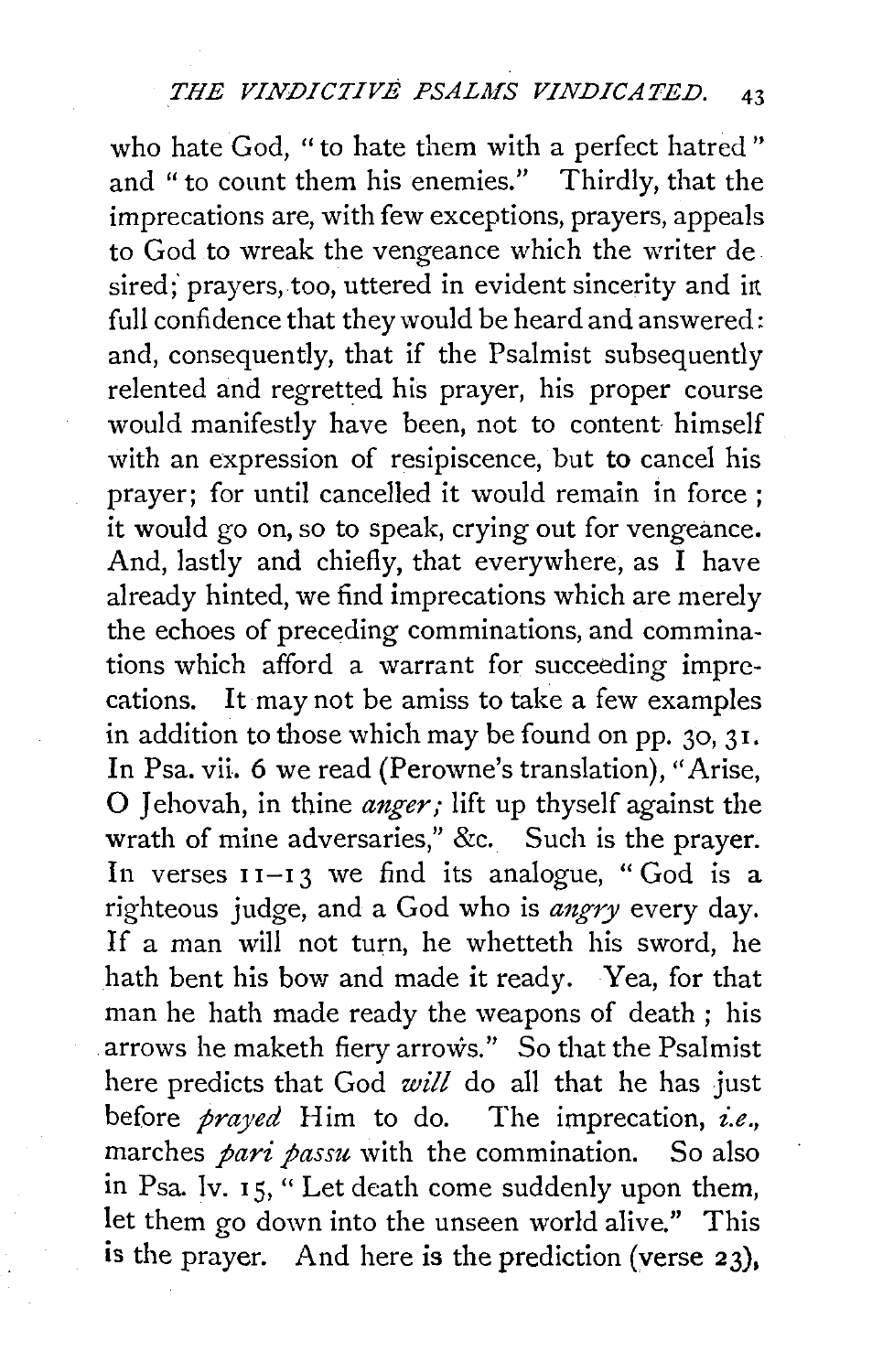" But thou, 0 God, shalt bring them down to the ptt of destruction; bloody and deceitful men shall not live out half their days." Again, we ask, What material difference is there between the two ? The first is a prayer for the sudden death of his enemies; the second, a declaration that their doom will be according to his prayer. A still more striking instance may be found in Psa. liv. 5, where, within the compass of one verse, we have a commination, " He will requite the evil [of seeking to destroy the Psalmist] to mine adversaries," and in the next clause its exact imprecatory equivalent, " In thy truth destroy thou them." The writer of this Psalm, again, must be acquitted of the charge of having been carried away by his feelings and of having penned what subsequent reflection would condemn; for not only does the same verse which contains the imprecation assure us that its prayer will be granted, but the concluding verse of the Psalm assumes that it *has* been granted: "And upon mine enemies hath mine eye seen [its desire]." Here, again, no one, I imagine, can seriously maintain that while the two comminations are right, the imprecation, spoken in the same breath, is wrong, or that the first half of verse 5 was inspired of God, while the second was the unrestrained and uninspired utterance of the man.<sup>1</sup> It is clear, therefore, that while we have no evidence to prove that the Psalmists ever corrected or disclaimed their imprecations, they have repeatedly, and that in the

r Compare also Psa. v., verse 10 with verses 5, 6 ; Psa. x., verses 15 and 16; Psa. cxxix., verse 4 with verse *5;* Psa. cxl., verse 9 with verse II.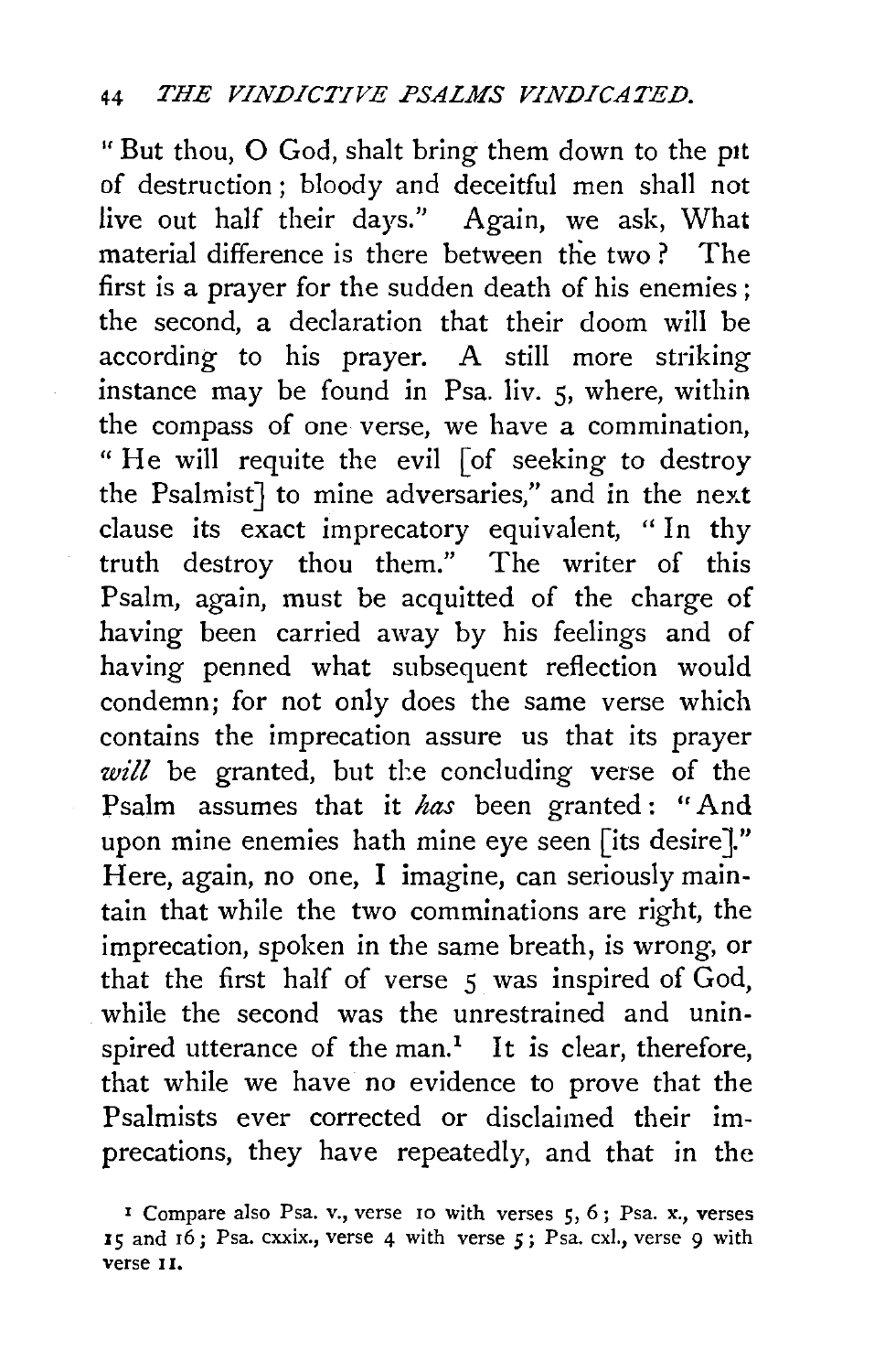most practical and striking manner, confirmed and justified them. And I may add here that, so far from finding in *contiguous* Psalms proofs of relenting, we not unseldom find in them comminations which ratify and confirm the imprecations complained of. In Psa. xxxv. 5, 6, *e.g.,* we read, "Let them be as the chaff before the wind, and the angel of Jehovah thrusting them. Let their way be darkness and exceeding slipperiness," &c. I find a comminatory parallel to the first clause of verse  $\frac{2}{3}$  in Psa. xxxvii. 20 (cf. also Psa. i. 4), to the first clause of verse 6 in Psa. lxxiii. 18, and Psa. ix. 3, and to the second clause of both verses in Psa. xliv. 5. Again in Psa. lviii. 10, we have an expression, which, though not an imprecation, sounds strangely vindictive : "The righteous shall rejoice that he hath beheld the vengeance, his footsteps will he wash in the blood of the wicked." But in Psa. lxviii. 23, a very similar sentiment is found in the mouth of Almighty God Himself, "The Lord hath said . . . that thou may est wash thy foot in blood, that the tongue of thy dogs may have its portion from the enemy." Now these parallels, which might be multiplied to an· indefinite extent, prove, I think, conclusively, that the Psalmists did *not* pen their imprecations in moments of passion, and did *not*  repent of them afterwards; they prove that they wrote them deliberately and advisedly, never doubting for a moment that what they wrote was just and right and acceptable to God. Whatever we may think of their words, then, there can hardly, one would think, be two opinions as to the terrible earnestness of those who penned them.

The next position of Dr. Hessey's which demands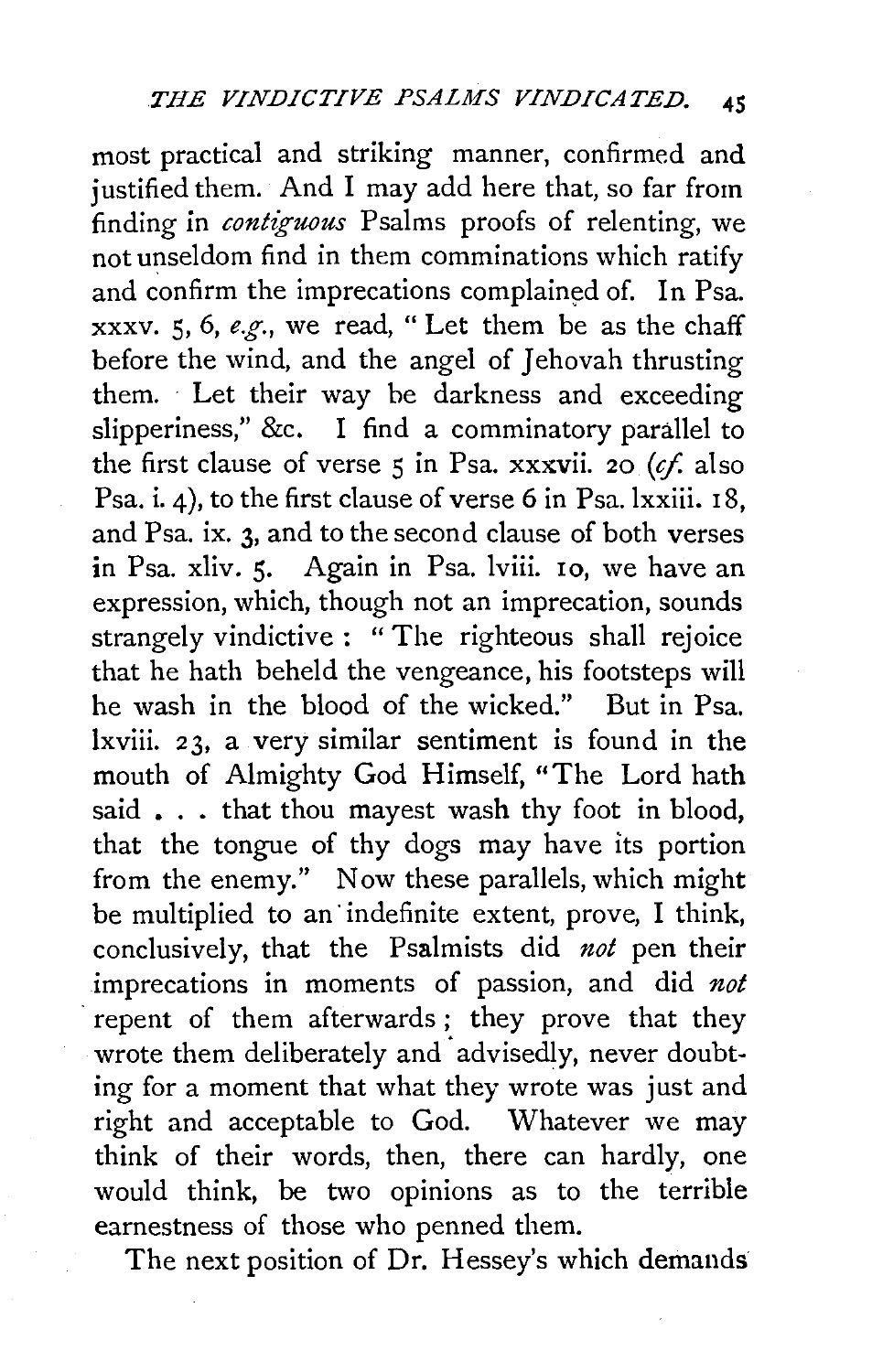notice is this. He says (p. 54), "They [the Psalmists] were men, David, for instance, who did many *acts*  which our moral sense cannot approve. Is there any reason why we should be called upon to approve all their *words ?* " I venture to think that there *is* a reason, and it is this : That an inspiration is claimed for their words, or at least for David's words, in Scripture, which is nowhere claimed for his acts. It is claimed by David for himself (2 Sam. xxiii. 2). It is claimed for him by our blessed Lord (Matt. xxii.  $43$ ); by St. Peter (Acts i. 16); and, by the whole band of the Apostles (Acts iv. 25). And, lastly-and this surely is conclusive not only on the point in question, but as against Dr. Hessey's theory generally,  $-$  an inspiration, or, what is the same for my purpose, a propriety, is claimed for him by St. Paul with respect even to some of his *imprecations,* the very imprecations indeed of Psa. lxix. *22,* 23, to which reference has been so often made : " And David saith," we read in Rom. xi. 9, " Let their table be made a snare, and a trap, and a stumbling-block, and a recompense unto them : let their eyes be darkened, that they may not see, and bow down their back alway." Surely these scriptures, among others, prove that David's words, *his curses among the rest,* have received a Divine imprimatur such as is nowhere accorded to his deeds. And in the face of these testimonies should we not do well to pause before we speak of the sweet Psalmist's words as "proud and self-justifying," as " impatient, envious, and revengeful"?

I have but one remark more to make on this hypothesis. Dr. Hessey admits (p. 71) that so far